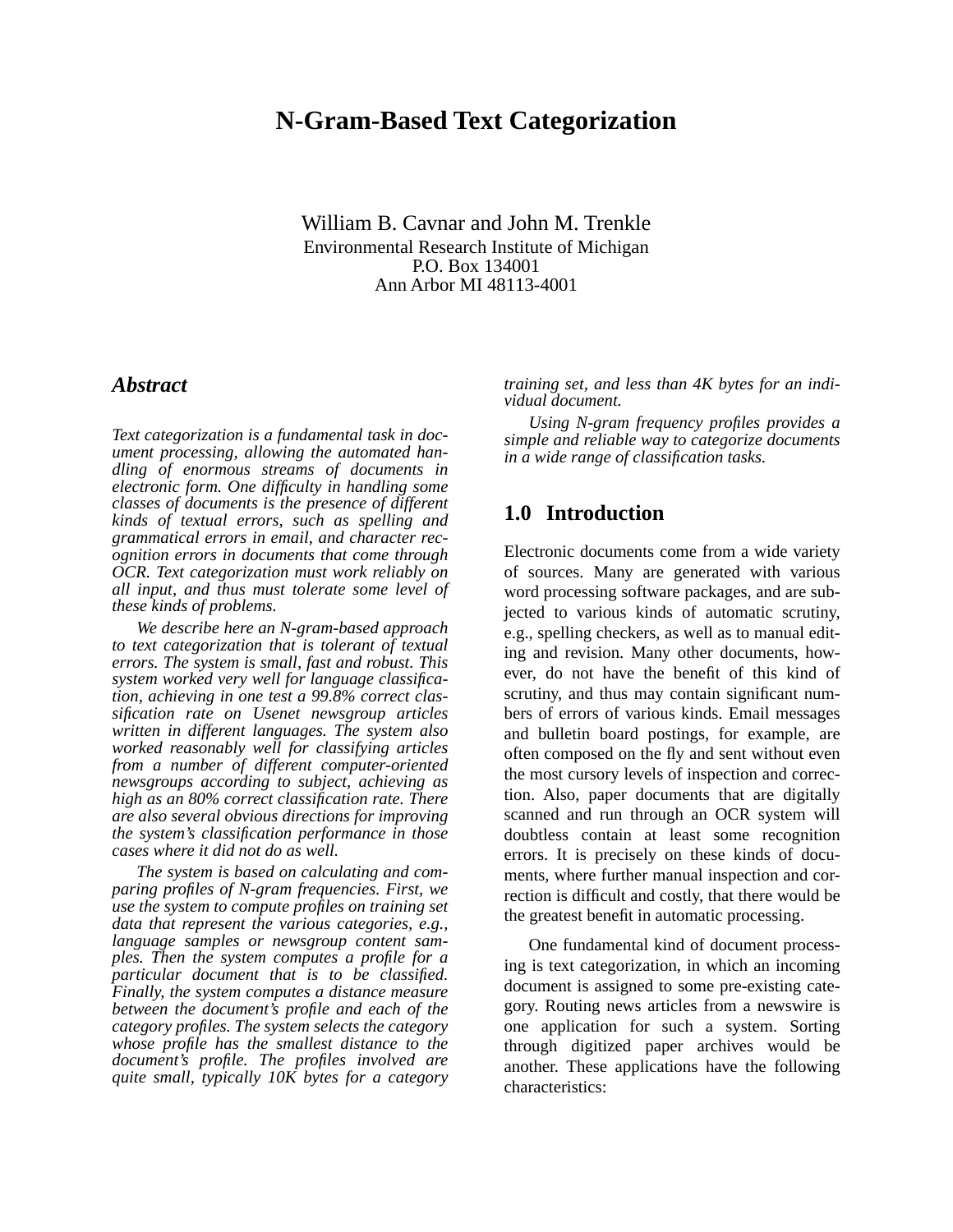- **•** The categorization must work reliably in spite of textual errors.
- The categorization must be efficient, consuming as little storage and processing time as possible, because of the sheer volume of documents to be handled.
- The categorization must be able to recognize when a given document does *not* match any category, or when it falls *between* two categories. This is because category boundaries are almost never clearcut.

In this paper we will cover the following topics:

- **•** Section 2.0 introduces N-grams and Ngram-based similarity measures.
- **•** Section 3.0 discusses text categorization using N-gram frequency statistics.
- **•** Section 4.0 discusses testing N-grambased text categorization on a language classification task.
- **•** Section 5.0 discusses testing N-grambased text categorization on a computer newsgroup classification task.
- **•** Section 6.0 discusses some advantages of N-gram-based text categorization over other possible approaches.
- Section 7.0 gives some conclusions, and indicates directions for further work.

## **2.0 N-Grams**

An N-gram is an N-character slice of a longer string. Although in the literature the term can include the notion of any co-occurring set of characters in a string (e.g., an N-gram made up of the first and third character of a word), in this paper we use the term for contiguous slices only. Typically, one slices the string into a set of overlapping N-grams. In our system, we use N-grams of several different lengths simultaneously. We also append blanks to the beginning and ending of the string in order to help with matching beginning-of-word and ending-of-word situations. (We will use the underscore character ("") to represent blanks.) Thus, the word "TEXT" would be composed of the following N-grams:

| bi-grams: | T, TE, EX, XT, T                          |
|-----------|-------------------------------------------|
|           | tri-grams: $\qquad$ TE, TEX, EXT, XT_, T_ |
|           | quad-grams: $_TEX$ , TEXT, EXT, XT, T, T  |

In general, a string of length *k*, padded with blanks, will have *k*+1 bi-grams, *k*+1tri-grams, *k*+1 quad-grams, and so on.

N-gram-based matching has had some success in dealing with noisy ASCII input in other problem domains, such as in interpreting postal addresses ([1] and [2]), in text retrieval ([3] and [4]), and in a wide variety of other natural language processing applications[5]. The key benefit that N-gram-based matching provides derives from its very nature: since every string is decomposed into small parts, any errors that are present tend to affect only a limited number of those parts, leaving the remainder intact. If we count N-grams that are common to two strings, we get a measure of their similarity that is resistant to a wide variety of textual errors.

## **3.0 Text Categorization Using N-Gram Frequency Statistics**

Human languages invariably have some words which occur more frequently than others. One of the most common ways of expressing this idea has become known as Zipf's Law [6], which we can re-state as follows:

The *n*th most common word in a human language text occurs with a frequency inversely proportional to *n*.

The implication of this law is that there is always a set of words which dominates most of the other words of the language in terms of frequency of use. This is true both of words in general, and of words that are specific to a particular subject. Furthermore, there is a smooth continuum of dominance from most frequent to least. The smooth nature of the frequency curves helps us in some ways, because it implies that we do not have to worry too much about specific frequency thresholds. This same law holds, at least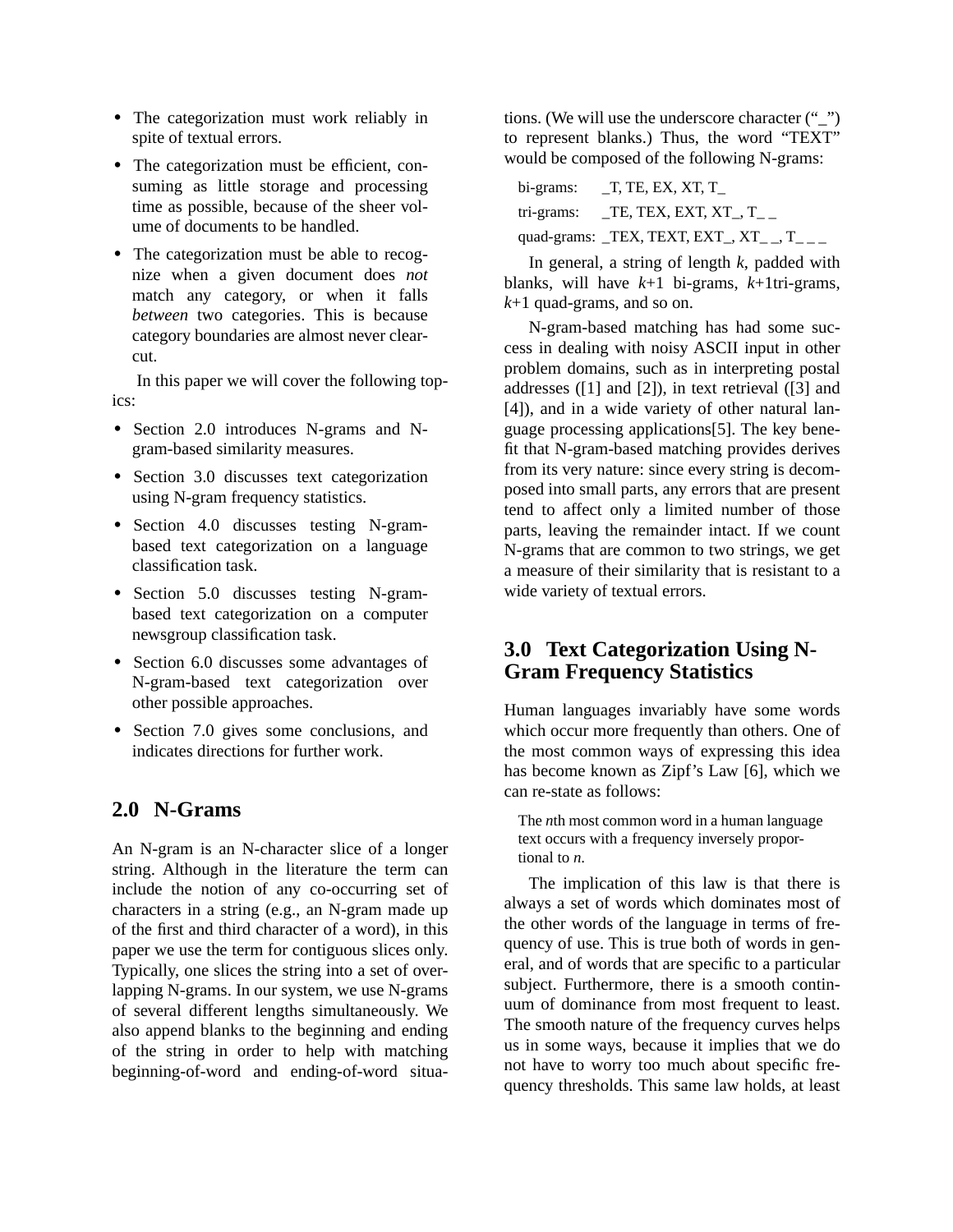**FIGURE 1. N-Gram Frequencies By Rank In A Technical Document**



approximately, for other aspects of human languages. In particular, it is true for the frequency of occurrence of N-grams, both as inflection forms and as morpheme-like word components which carry meaning. (See Figure 1 for an example of a Zipfian distribution of N-gram frequencies from a technical document.) Zipf's Law implies that classifying documents with N-gram frequency statistics will not be very sensitive to cutting off the distributions at a particular rank. It also implies that if we are comparing documents from the same category they should have similar N-gram frequency distributions.

We have built an experimental text categorization system that uses this idea. Figure 2 illustrates the overall data flow for the system. In this scheme, we start with a set of pre-existing text categories (such as subject domains) for which we have reasonably sized samples, say, of 10K to 20K bytes each. From these, we would generate a set of N-gram frequency profiles to represent each of the categories. When a new document arrives for classification, the system first computes its N-gram frequency profile. It then compares this profile against the profiles for each of the categories using an easily calculated distance measure. The system classifies the document as belonging to the category having the smallest distance.

### **3.1 Generating N-Gram Frequency Profiles**

The bubble in Figure 2 labelled "Generate Profile" is very simple. It merely reads incoming text, and counts the occurrences of all N-grams. To do this, the system performs the following steps:

- Split the text into separate tokens consisting only of letters and apostrophes. Digits and punctuation are discarded. Pad the token with sufficient blanks before and after.
- Scan down each token, generating all possible N-grams, for  $N=1$  to 5. Use positions that span the padding blanks, as well.
- **•** Hash into a table to find the counter for the N-gram, and increment it. The hash table uses a conventional collision handling mechanism to ensure that each N-gram gets its own counter.
- **•** When done, output all N-grams and their counts.
- Sort those counts into reverse order by the number of occurrences. Keep just the Ngrams themselves, which are now in reverse order of frequency.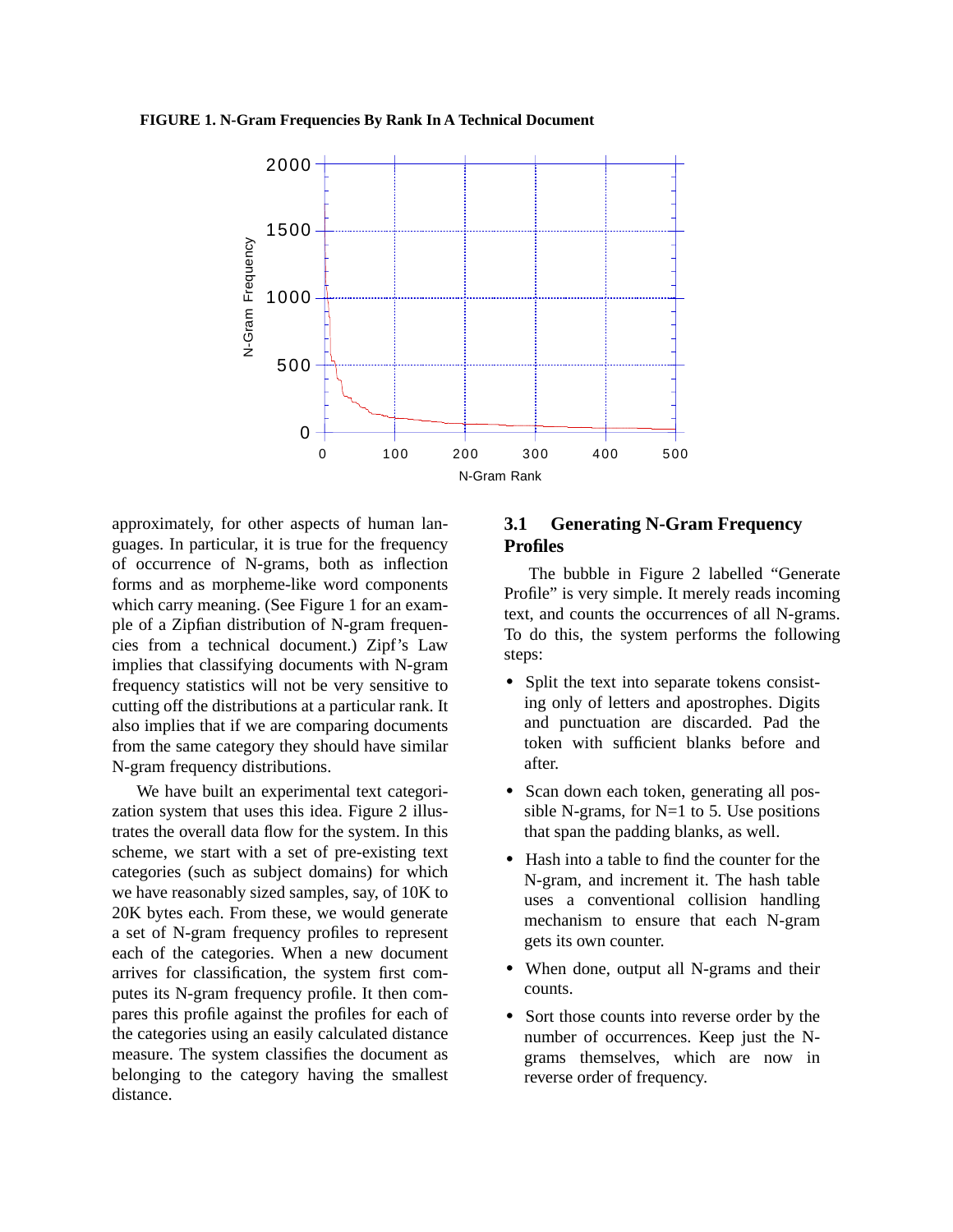#### **FIGURE 2. Dataflow For N-Gram-Based Text Categorization**

.



The resulting file is then an N-gram frequency profile for the document. When we plot the frequencies in this profile by rank, we get a Zipfian distribution graph very similar to that in Figure 2. We can make the following informal observations from an inspection of a number of different N-gram frequency profiles for a variety of different category samples:

**•** The top 300 or so N-grams are almost always highly correlated to the language. That is, a long English passage about compilers and a long English passage about poetry would tend to have a great many Ngrams in common in the top 300 entries of their respective profiles. On the other hand, a long passage in French on almost any topic would have a very different distribution of the first 300 N-grams.

- **•** The very highest ranking N-grams are mostly uni-grams  $(N=1)$ , and simply reflect the distribution of the letters of the alphabet in the document's language. After that come N-grams that comprise function words (such as determiners) and very frequent prefixes and suffixes. There is, of course, a long tail to the distribution of language-specific N-grams, and it goes well past 300.
- **•** Starting around rank 300 or so, an N-gram frequency profile begins to show N-grams that are more specific to the subject of the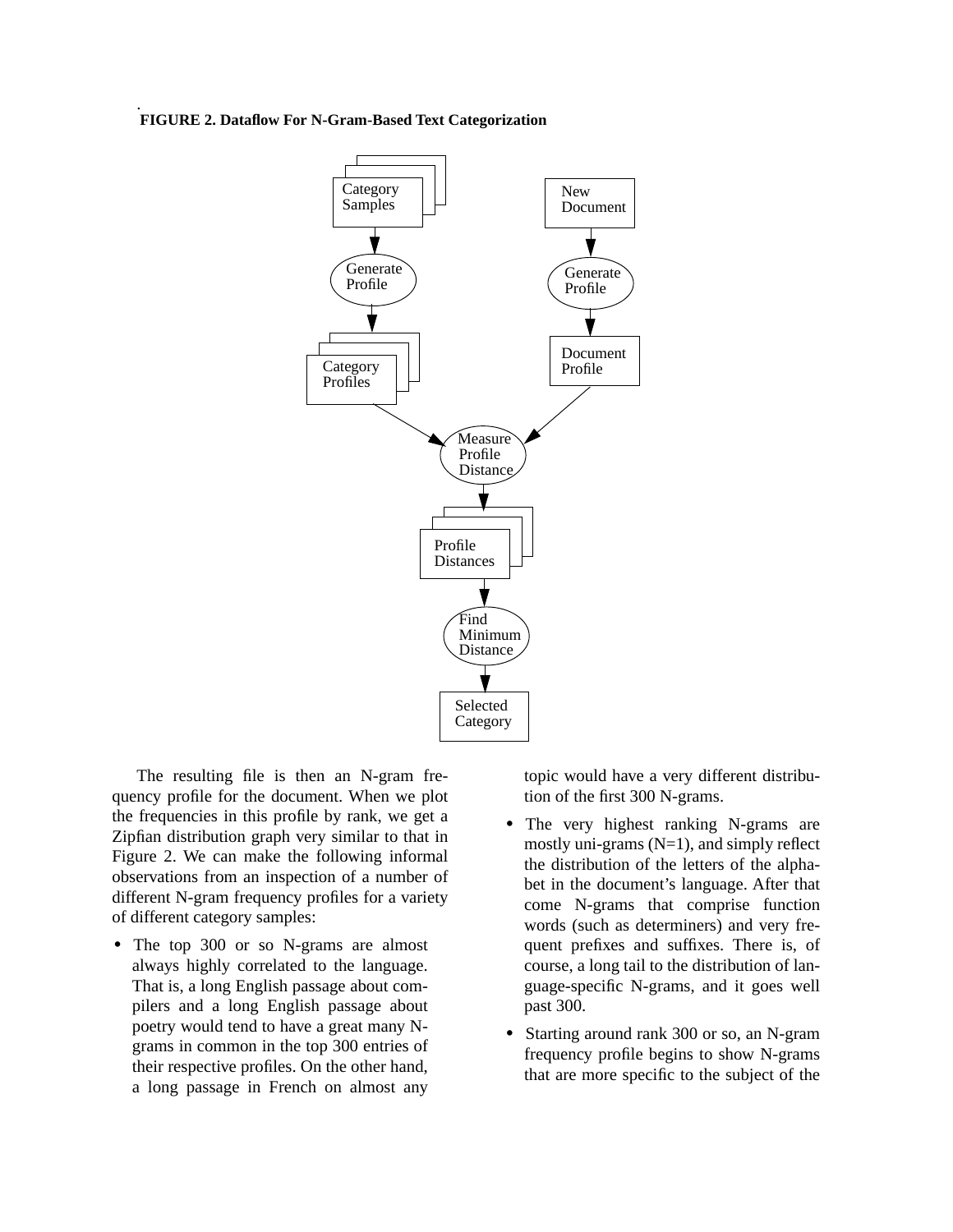document. These represent terms and stems that occur very frequently in documents about the subject.

• There is nothing special about rank 300 itself, since Zipf's law gives us in fact a very smooth distribution curve. Rather, we arrived at this number mostly by inspection. Doubtless, one could do more elaborate statistics and choose an optimal cutoff rank for a particular application.

We should note that these observations apply mostly to shorter documents, such as those from newsgroups. If documents were longer, the shift from language-specific N-grams to subject-specific N-grams would like occur at a later rank.

### **3.2 Comparing and Ranking N-Gram Frequency Profiles**

The bubble in Figure 2 labelled "Measure Profile Distance" is also very simple. It merely takes two N-gram profiles and calculates a simple rank-order statistic we call the "out-of-place" measure. This measure determines how far out of place an N-gram in one profile is from its place in the other profile. Figure 3 gives a simple example of this calculation using a few N-grams. For each N-gram in the document profile, we find its counterpart in the category profile, and then calculate how far out of place it is. For example, in Figure 3, the N-gram "ING" is at rank 2 in the document, but at rank 5 in the category. Thus it is 3 ranks out of place. If an N-gram (such as "ED" in the figure) is not in the category profile, it takes some maximum out-of-place value. The sum of all of the out-of-place values for all N-grams is the distance measure for the document from the category. We could also use other kinds of statistical measures for ranked lists (such as the Wilcoxin rank sum test). However, the out-of-place score provides a simple and intuitive distance measure that seems to work well enough for these proof-of-concept tests.

Finally, the bubble labelled "Find Minimum Distance" simply takes the distance measures from all of the category profiles to the document profile, and picks the smallest one.

## **4.0 Testing N-Gram-Based Text Categorization on Language Classification**

Most writing systems support more than one language. For example, nearly all of the languages from the former Soviet Union use the Cyrillic script. Given a text that uses a particular writing system, it is necessary to determine the language in which it is written before further processing is possible.

There are several broad approaches to the language classification problem. One obvious technique is to keep a lexicon for each possible language, and then to look up every word in the sample text to see in which lexicon it falls. The lexicon that contains the most words from the sample indicates which language was used.

However, building or obtaining representative lexicons is not necessarily easy, especially for some of the lesser-used languages. Furthermore, if the language is highly inflected, that is, using many different forms for each word to indicate case, tense or other attributes, then either the lexicons must become several times larger to get the necessary word inclusion, or one must develop some language-specific morphological processing to reduce different forms to their stems. Finally, if the text is the result of an OCR process, there may be recognition errors due to poor image quality, and these will disrupt the lexicon lookup process.

Another approach to language classification involves the use of N-gram analysis. The basic idea is to identify N-grams whose occurrence in a document gives strong evidence for or against identification of a text as belonging to a particular language. Although this has been done before, it makes a good test case for our text categorization method. We can use the N-gram frequency profile technique to classify documents according to their language without building a lexicon or a set of morphological processing rules. Instead, we need merely obtain modestly sized sample texts (10K to 20K bytes), calculate the Ngram frequency profiles, and use those to classify the documents.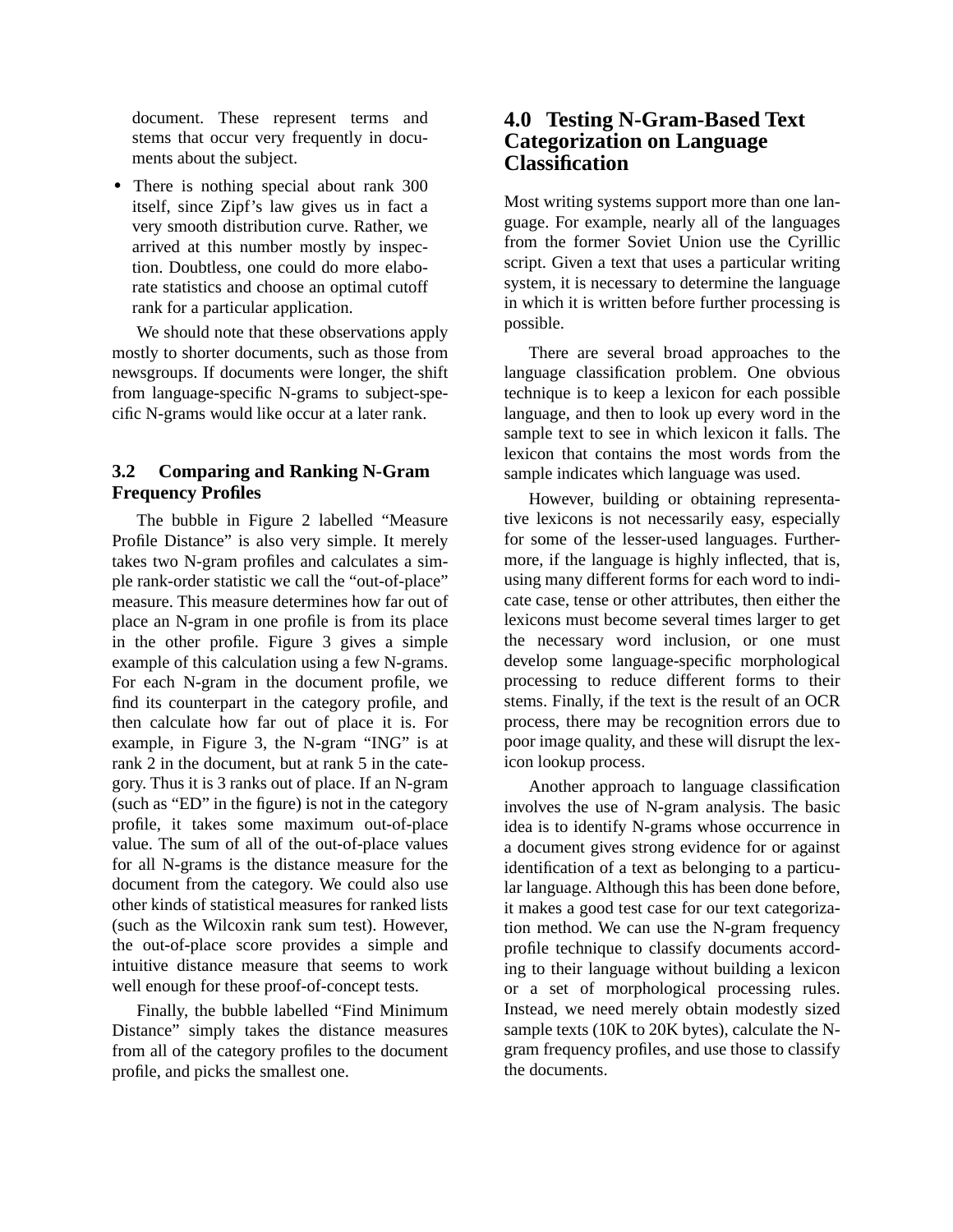#### **FIGURE 3. Calculating The Out-Of-Place Measure Between Two Profiles**



Note: These profiles are for explanatory purposes only and do not reflect real N-gram frequency statistics.

### **4.1 Language Classification Testing Procedure**

In this test, our N-gram-based text categorization system very reliably identified the language of electronic mail messages taken from some of the Usenet newsgroups. These messages came in a variety of languages, but were all presented in standard ASCII, with a few typographical conventions to handle such things as diacritical markings. The classification procedure was as follows:

- Obtained training sets (category samples) for each language to be classified. Typically, these training sets were on the order of 20K to 120K bytes in length. There was no particular format requirement, but each training set did not contain samples of any language other than the one it was supposed to represent.
- **•** Computed N-gram frequency profiles on the training sets as described above.
- **•** Computed each article's N-gram profile as described above. The resulting profile was on the order of 4K in length.
- **•** Computed an overall distance measure between the sample's profile and the cate-

gory profile for each language using the out-of-place measure, and then picked the category with the smallest distance.

Such a system has modest computational and storage requirements, and is very effective. It requires no semantic or content analysis apart from the N-gram frequency profile itself.

### **4.2 Language Classification Test Data**

For this test, we collected 3713 language samples from the soc.culture newsgroup hierarchy of the Usenet. These newsgroups are devoted to discussions about topics relevant to particular countries or cultures. Generally, those discussions were in the language of the particular country/culture, although some articles were partly or wholly in English. Table 1 gives a breakdown of the number of samples for each group, the supposed principal language for the group, the number of non-English articles, the number of English articles, the number of mixed language articles, the number of articles that contain junk (i.e., not a body of recognizable text), and the number of usable articles (pure English or pure non-English) for the test.

The sample articles ranged in size from a single line of text to as much as 50K bytes, with the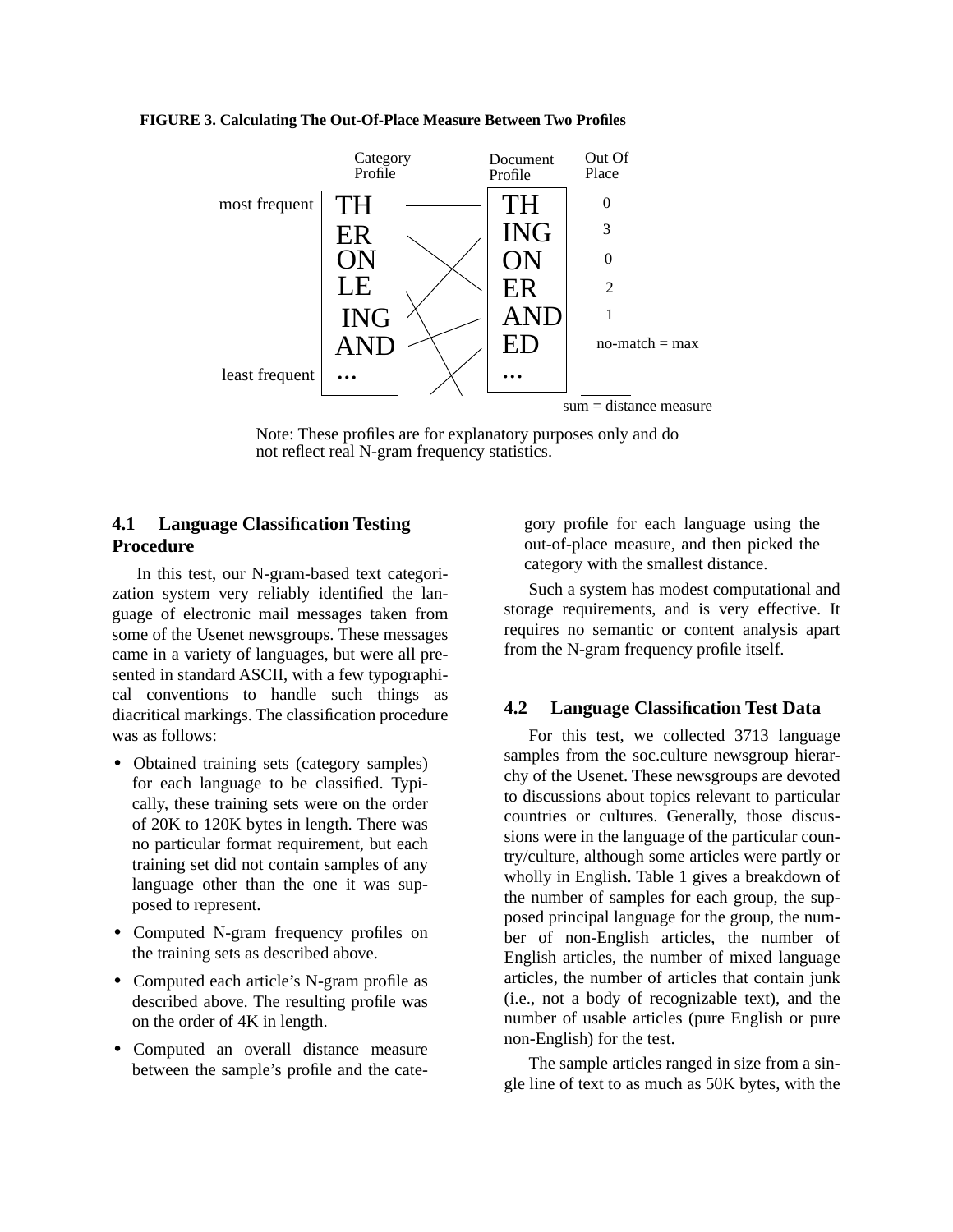| <b>Newsgroup</b> | Language   | #Art. | Non-<br>Engl | Engl. | <b>Mixed</b>   | Junk           | <b>Usable</b> |
|------------------|------------|-------|--------------|-------|----------------|----------------|---------------|
| australia        | English    | 104   | $\Omega$     | 104   | $\Omega$       | $\Omega$       | 104           |
| brazil           | Portuguese | 86    | 46           | 10    | 13             | 17             | 56            |
| britain          | English    | 514   | 0            | 509   | $\Omega$       | 5              | 508           |
| canada           | English    | 257   | $\theta$     | 251   | $\mathcal{R}$  | 3              | 251           |
| celtic           | English    | 347   | $\theta$     | 345   | $\Omega$       | $\overline{2}$ | 345           |
| france           | French     | 294   | 200          | 73    | 17             | 4              | 273           |
| germany          | German     | 505   | 73           | 408   | 13             | 11             | 481           |
| italy            | Italian    | 336   | 293          | 23    | 13             | $\overline{7}$ | 316           |
| latinamerica     | Spanish    | 275   | 92           | 133   | 5              | 45             | 225           |
| mexico           | Spanish    | 288   | 197          | 66    | $\overline{7}$ | 18             | 263           |
| netherlands      | Dutch      | 255   | 184          | 51    | 15             | 5              | 235           |
| poland           | Polish     | 127   | 92           | 25    | 7              | 3              | 117           |
| portugual        | Portuguese | 97    | 68           | 27    | $\Omega$       | $\mathfrak{D}$ | 95            |
| spain            | Spanish    | 228   | 176          | 33    | 12             | 7              | 209           |
| Totals           |            | 3713  | 1421         | 2058  | 105            | 129            | 3478          |

**TABLE 1. Breakdown of Articles From Newsgroups**

average around 1700 bytes. The sample extraction program also removed the usual header information, such as subject and keyword identification, leaving only the body of the article. This prevented any matches that were too strongly influenced by standard header information for the newsgroup (e.g., the newsgroup name or other lengthy identification phrases). For each language, we also assembled from manually selected and edited newsgroup articles an independent training set of 20K to 120K bytes in length. The N-gram frequency files for these training sets become the language profiles used by the classification procedure.

We determined the true classification for each test sample semi-automatically. First, we assumed that each sample was in fact in the language corresponding to the dominant language for the newsgroup it came from. For example, we would expect that a sample from the france newsgroup would be in French. This produced a default classification for each sample. Then we classified the sample with the procedure outlined earlier. We compared the resulting classification to the default one. If there was a discrepancy, that

is, if the classification procedure identified the sample as being from some language other than the default, we then manually inspected the sample and gave it a corrected classification, if necessary. We also determined by this process articles which had mixed languages (e.g., interspersed passages in English and Portuguese) or junk (no recognizable body of text) and removed them from the test set. The resulting test set consisted of 3478 usable articles consisting of reasonably pure samples of a single language.

### **4.3 Language Classification Results**

We have categorized the results along several dimensions. First, we kept track of whether the original article was over or under 300 bytes in length. Our initial hypothesis was that the system would have more problems classifying shorter messages because there would be a smaller amount of text from which to compute N-gram frequencies. On the whole, the system was only slightly sensitive to length. Second, we also varied the number of the N-gram frequencies available in the profile for the match, by limiting it to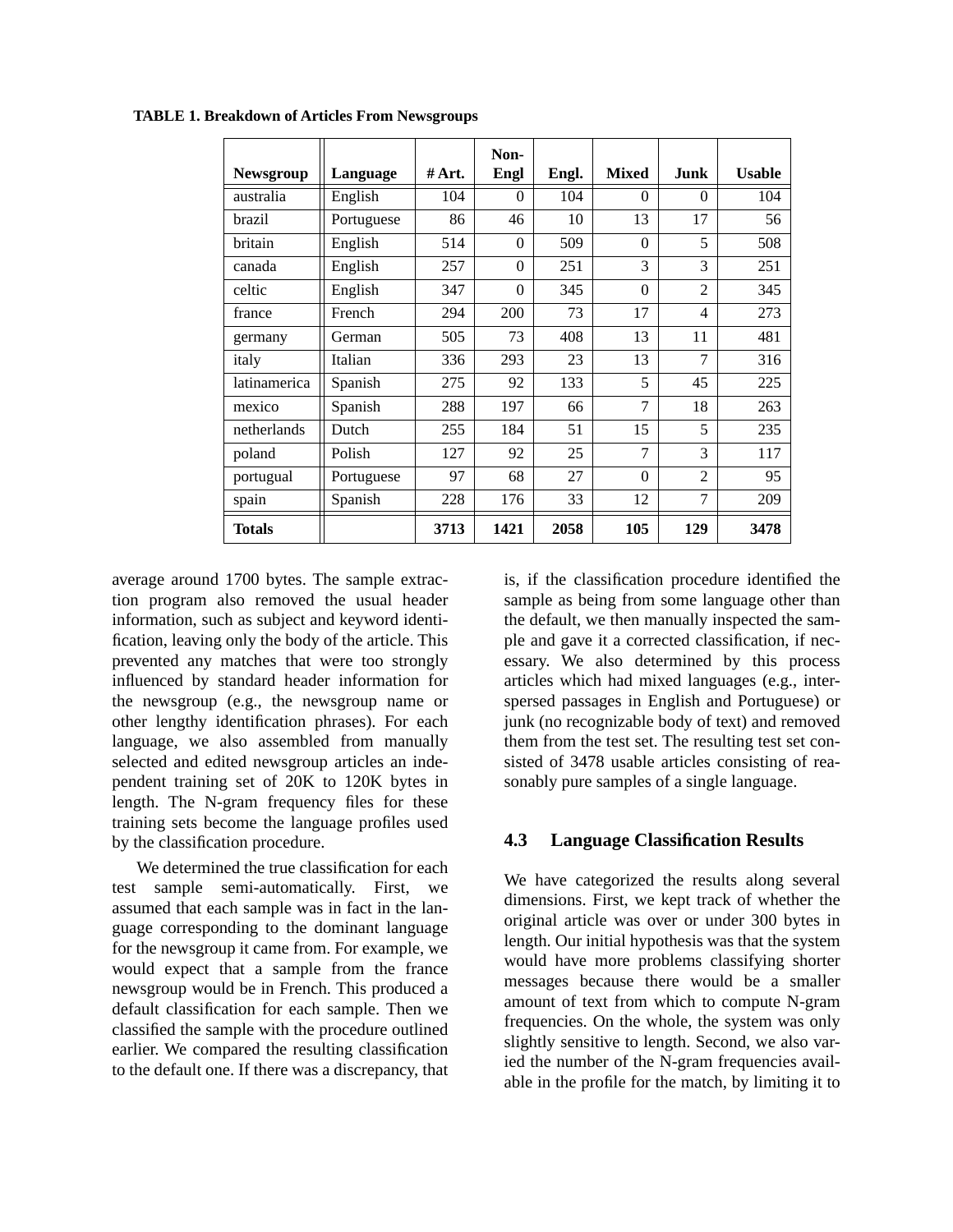| <b>Article Length</b> | $\leq 300$ | $\leq 300$ | $\leq 300$ | $\leq 300$ | > 300 | > 300   | > 300      | > 300   |
|-----------------------|------------|------------|------------|------------|-------|---------|------------|---------|
| <b>Profile Length</b> | 100        | 200        | 300        | 400        | 100   | 200     | <b>300</b> | 400     |
| <b>Newsgroup</b>      |            |            |            |            |       |         |            |         |
| australia             | 100.0      | 100.0      | 100.0      | 100.0      | 100.0 | 100.0   | 100.0      | 100.0   |
| brazil                | 70.0       | 80.0       | 90.0       | 90.0       | 91.3  | 91.3    | 95.6       | 95.7    |
| britain               | 96.9       | 100.0      | 100.0      | 100.0      | 100.0 | 100.0   | 100.0      | 100.0   |
| canada                | 100.0      | 100.0      | 100.0      | 100.0      | 100.0 | $*99.6$ | 100.0      | 100.0   |
| celtic                | 100.0      | 100.0      | 100.0      | 100.0      | 99.7  | 100.0   | 100.0      | 100.0   |
| france                | 90.0       | 95.0       | 100.0      | $*95.0$    | 99.6  | 99.6    | $*99.2$    | 99.6    |
| germany               | 100.0      | 100.0      | 100.0      | 100.0      | 98.9  | 100.0   | 100.0      | 100.0   |
| italy                 | 88.2       | 100.0      | 100.0      | 100.0      | 91.6  | 99.3    | 99.6       | 100.0   |
| latinamerica          | 91.3       | 95.7       | $*91.3$    | 95.7       | 97.5  | 100.0   | $*99.5$    | $*99.0$ |
| mexico                | 90.6       | 100.0      | 100.0      | 100.0      | 94.8  | 99.1    | 100.0      | *99.5   |
| netherlands           | 92.3       | 96.2       | 96.2       | 96.2       | 96.2  | 99.0    | 100.0      | 100.0   |
| poland                | 93.3       | 93.3       | 100.0      | 100.0      | 100.0 | 100.0   | 100.0      | 100.0   |
| portugual             | 100.0      | 100.0      | 100.0      | 100.0      | 86.8  | 97.6    | 100.0      | 100.0   |
| span                  | 81.5       | 96.3       | 100.0      | 100.0      | 90.7  | 98.9    | 98.9       | 99.45   |
| <b>Overall</b>        | 92.9       | 97.6       | 98.6       | 98.3       | 97.2  | 99.5    | 99.8       | 99.8    |

**TABLE 2. Percent Correct Classification**

Note: Asterisks indicate combinations of test variables that did worse than similar combinations using shorter profiles.

statistics for 100, 200, 300 or 400 N-grams. This variable did have an impact on match performance, although by the 400 N-gram level language classification was almost perfect. Table 2 gives the classification percent correct for each combination of test variables, while Table 3 gives the ratio of errors committed to samples processed.

These results show some interesting patterns:

- **•** The classification procedure works a little better for longer articles, but not quite as much as we expected.
- **•** For the most part, the classification procedure works better the longer the category profile it has to use for matching. However, there were some interesting anomalies, indicated by the cells with asterisks on Table 2. These represent combinations of test variables that did worse than similar combinations with shorter profiles. In other

words, for these cases, using more N-gram frequencies actually decreased classification performance. Post mortem examination of the problematic articles showed that at least part of the difficulty was that, in spite of the manual truthing efforts to remove mixed text, some articles still had passages from two languages. The interfering passages were mostly in the so-called signature blocks which are customary at the end of Usenet articles. In mixed language situations, this system, which used a forced choice selection, had no good mechanism for dealing with two language profiles with very similar distance measures from the article. In this case, adding statistics for more N-grams may then push one distance measure slightly ahead of the other in a hard-to-predict fashion.

Overall, the system yielded its best performance at a profile length of 400 N-grams. At this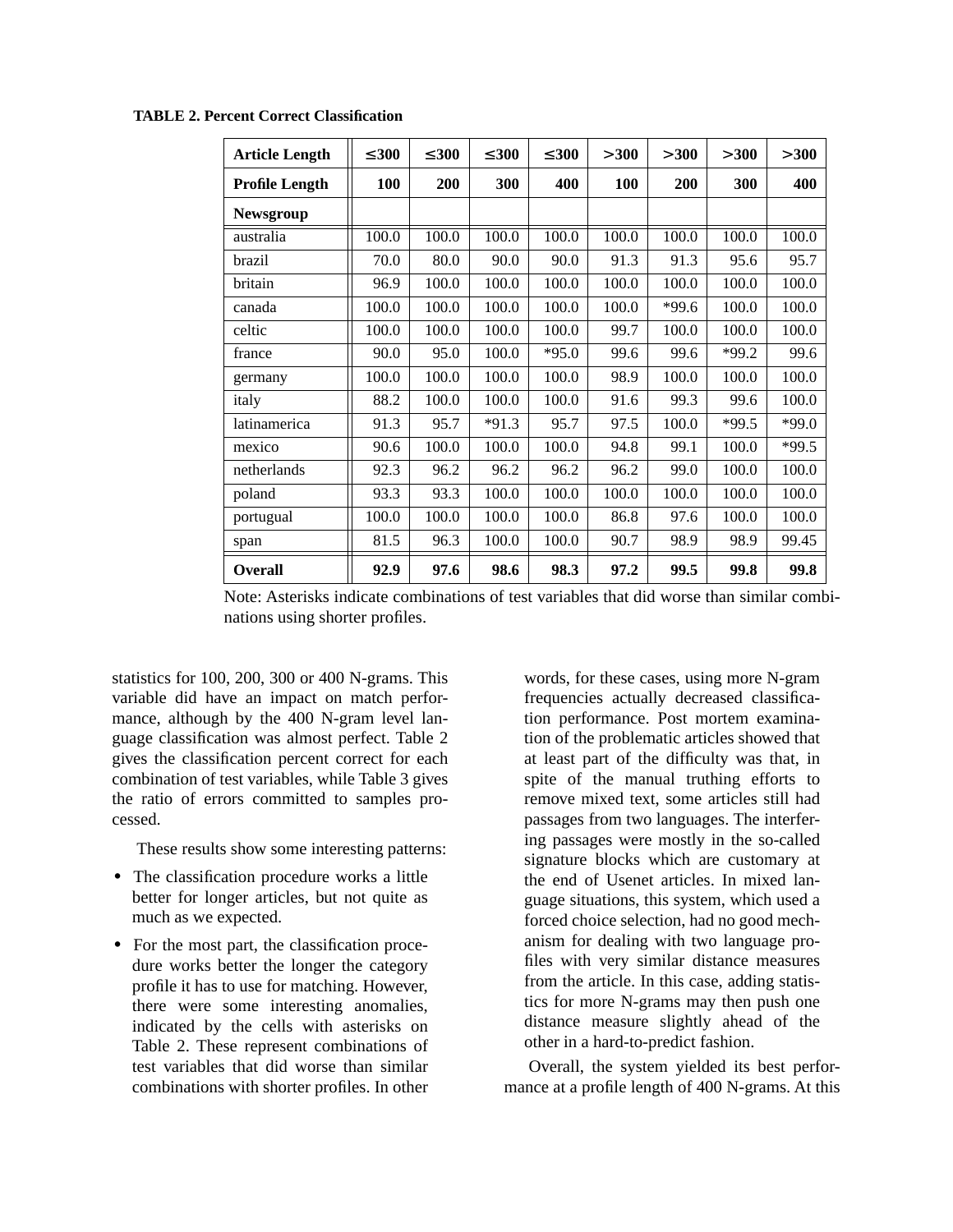| <b>Article</b><br>Length | $\leq 300$ | $\leq 300$ | $\leq 300$ | $\leq 300$ | > 300   | > 300   | >300   | > 300  |
|--------------------------|------------|------------|------------|------------|---------|---------|--------|--------|
| <b>Profile</b><br>Length | 100        | 200        | 300        | 400        | 100     | 200     | 300    | 400    |
| <b>Newsgroup</b>         |            |            |            |            |         |         |        |        |
| australia                | 0/12       | 0/12       | 0/12       | 0/12       | 0/92    | 0/92    | 0/92   | 0/92   |
| brazil                   | 3/10       | 2/10       | 1/10       | 1/10       | 4/46    | 4/46    | 2/46   | 2/46   |
| britain                  | 1/32       | 0/32       | 0/32       | 0/32       | 0/476   | 0/476   | 0/476  | 0/476  |
| canada                   | 0/19       | 0/19       | 0/19       | 0/19       | 0/232   | 1/232   | 0/232  | 0/232  |
| celtic                   | 0/18       | 0/18       | 0/18       | 0/18       | 1/327   | 0/327   | 0/327  | 0/327  |
| france                   | 2/20       | 1/20       | 0/20       | 1/20       | 1/253   | 1/253   | 2/253  | 1/253  |
| germany                  | 0/32       | 0/32       | 0/32       | 0/32       | 5/449   | 0/449   | 0/449  | 0/449  |
| italy                    | 2/17       | 0/17       | 0/17       | 0/17       | 25/299  | 2/299   | 1/299  | 0/299  |
| latinamerica             | 2/23       | 1/23       | 2/23       | 1/23       | 5/202   | 0/202   | 1/202  | 2/202  |
| mexico                   | 3/32       | 0/32       | 0/32       | 0/32       | 12/231  | 2/231   | 0/231  | 1/231  |
| netherlands              | 2/26       | 1/26       | 1/26       | 1/26       | 8/209   | 2/209   | 0/209  | 0/209  |
| poland                   | 1/15       | 1/15       | 0/15       | 0/15       | 0/102   | 0/102   | 0/102  | 0/102  |
| portugual                | 0/12       | 0/12       | 0/12       | 0/12       | 11/83   | 2/83    | 0/83   | 0/83   |
| span                     | 5/27       | 1/27       | 0/27       | 0/27       | 17/182  | 2/182   | 2/182  | 1/182  |
| <b>Overall</b>           | 21/295     | 7/295      | 4/295      | 4/295      | 89/3183 | 16/3183 | 8/3183 | 7/3183 |

**TABLE 3. Ratio of Incorrect Classifications To Total Possible Classifications**

level, the system misclassified only 7 articles out of 3478, yielding an overall classification rate of 99.8%.

## **5.0 Testing N-Gram-Based Text Categorization on Subject Classification**

The same text categorization approach easily extends to the notion of using N-gram frequency to measure subject similarity for documents that are in the same language. Indeed, the approach extends to a multi-language database where both the language and the content of the document are of interest in the retrieval process. In order to test this approach, we used this classification system to identify the appropriate newsgroup for newsgroup articles. The articles for this experiment came from some of the Usenet newsgroups. We wished to see how accurately the system would identify which newsgroup each message *origi-* *nally* came from. The classification procedure was as follows:

- **•** Obtained training sets for each newsgroup. For this purpose, we used articles known as frequently-asked-question (FAQ) lists. Many newsgroups regularly publish such FAQs as a way of reducing traffic in the group by answering questions or discussing issues that come up a lot in the group. In this sense, then, the FAQ for a newsgroup tries to define what the newsgroup is (and is not) about, and as such contains much of the core terminology for the group. The FAQs we have collected are between 18K and 132K in length. There is no particular format requirement, but the FAQ should provide adequate coverage for the subject matter of the newsgroup.
- **•** Computed N-gram frequencies on the newsgroup's FAQ. These are exactly the same as the other kinds of N-gram fre-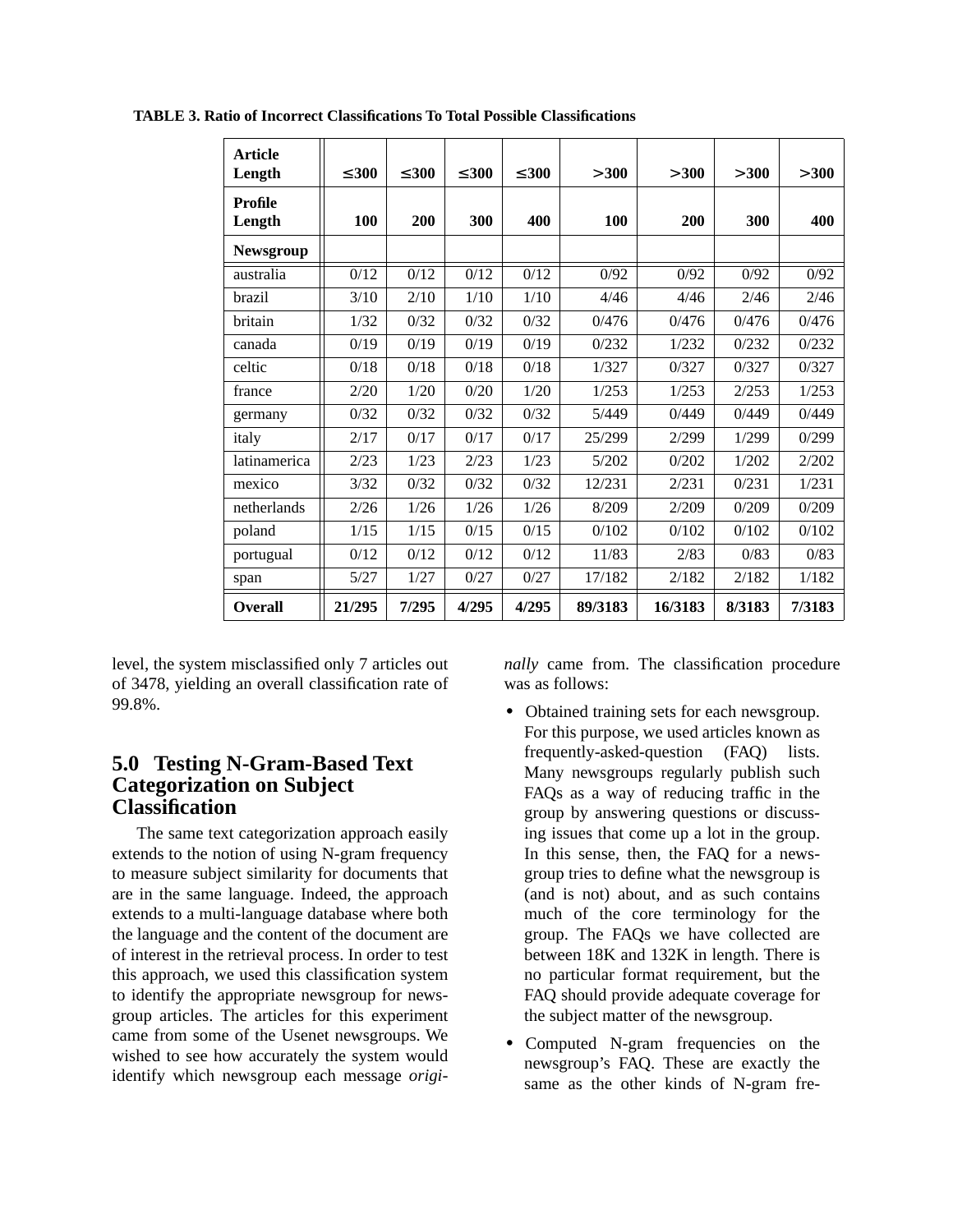quency profiles mentioned earlier. The resulting profiles are quite small, on the order of 10K bytes or less.

- **•** Computed an article's N-gram profile in a fashion similar to that for computing the profile for each FAQ. The articles averaged 2K in length and the resulting article profiles were on the order of 4K in length.
- **•** Computed an overall distance measure between the article's profile and the profile for each newsgroup's FAQ. The FAQ profile with the smallest distance measure from the article's profile determined which newsgroup to classify the sample as.
- **•** Compared the selected newsgroup from the actual one the article came from.

### **5.1 Subject Classification Test Data**

To test this system, we collected article samples from five Usenet newsgroups. These newsgroups are shown in Table 4. We chose these five because they were all subfields of computer science, and thus would provide an opportunity for testing how the system might confuse newsgroups that were somewhat closely related. The article extraction program also removed the usual header information such as subject and keyword identification, leaving only the body of the article. This prevented any matches that were too strongly influenced by standard header information for the newsgroup (e.g., the newsgroup name). For the profiles, we chose the FAQs shown in Table 5. Notice that there is some, but not perfect, overlap with the selected newsgroups for the experiment:

- **•** There are FAQs for rec.games.go and comp.robotics, but no articles from either group.
- **•** There are two FAQs related to compression, covering slightly different areas.
- **•** There are articles for comp.graphics, but no FAQ.

Given this setup, we ran the classification procedure outlined above for all 778 newsgroup

articles against the 7 selected FAQs. Our results are shown in Table 6. In the table, we can see the following strong results:

- The security FAQ provides 77% coverage of alt.security.
- **•** The compilers FAQ provides 80% coverage of comp.compilers.
- The compression and jpeg\_compression FAQs together provide 78% coverage of comp.compression.
- The go FAQ picked up only 3 articles altogether, indicating that its coverage is almost completely disjoint from the five selected newsgroups.

There are also these somewhat weaker results:

- The robotics FAQ picked up 11 ai articles and 23 graphics articles. This is probably because of the relative proximity of these subfields to robotics.
- The ai FAQ provides only 30% coverage of the comp.ai group. Noticing that the ai FAQ is nearly twice as large as the next largest FAQ, we can speculate that it may in fact cover too much material, thus throwing off the statistical nature of the Ngram frequency measure. This may also reflect the fact that comp.ai really consists of several related but distinct subgroups (expert systems, connectionism/neural networks, vision systems, theorem provers, etc.) that happen to share the same newsgroup.
- **•** The articles from comp.graphics were distributed among the other FAQs. This is not unexpected since we did not include the FAQ from comp.graphics for the articles to match to. It is interesting that the strongest matching FAQ for these articles was jpeg\_compression, which covers a compression standard for graphical data, and thus was a strong plausible contender for the match. It earned a 44% coverage of comp.graphics.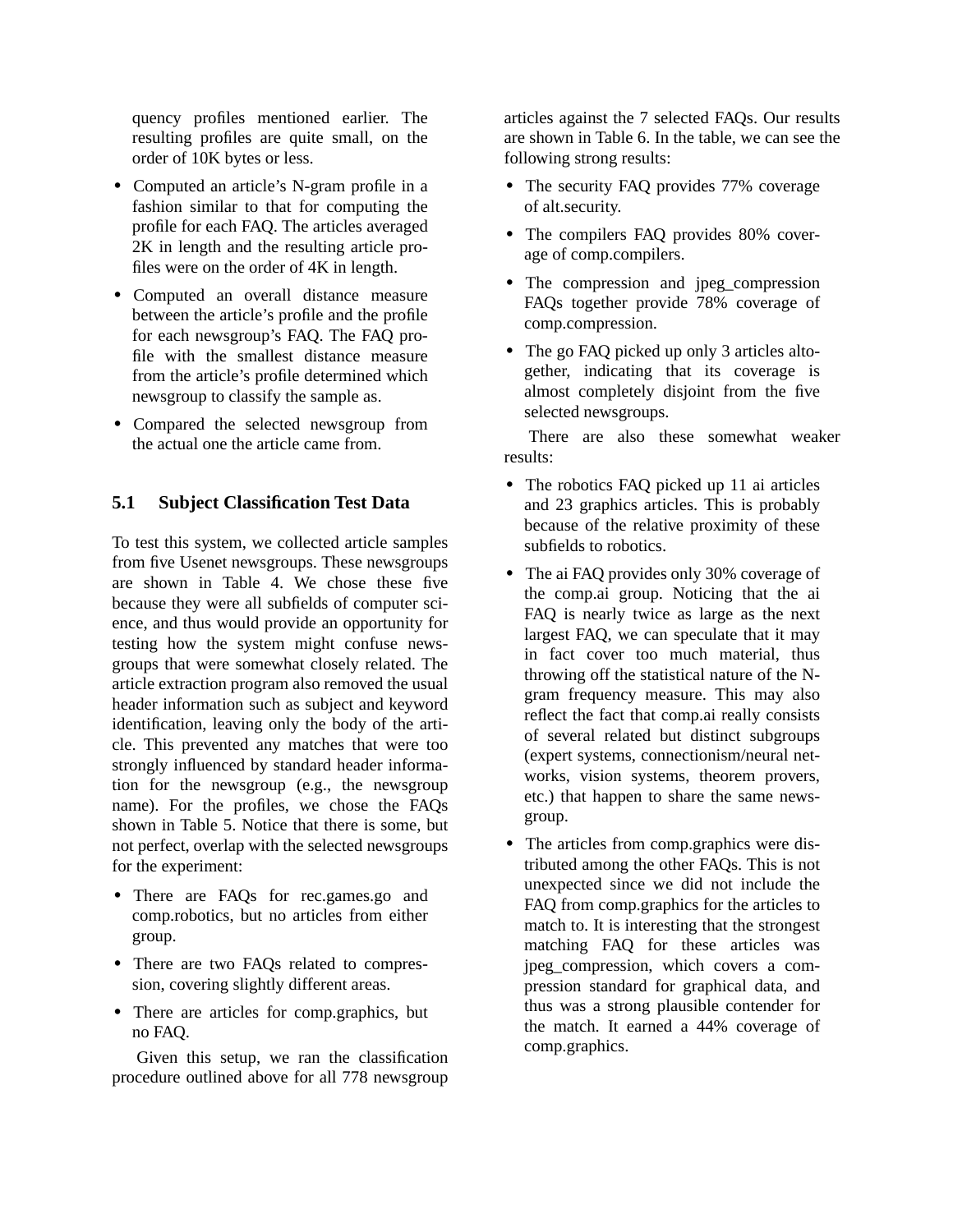### **TABLE 4. Article Samples**

| Group            | Abbrev.        | #Articles | <b>Covers</b>                                      |
|------------------|----------------|-----------|----------------------------------------------------|
| alt.security     | security       | 128       | computer security issues                           |
| comp.ai          | a <sub>1</sub> | 145       | general artificial intelligence issues             |
| comp.compilers   | compilers      | 66        | programming language compilers and<br>interpreters |
| comp.compression | compression    | 187       | techniques and programs for data com-<br>pression  |
| comp.graphics    | graphics       | 252       | general computer graphics issues                   |

#### **TABLE 5. Frequently Asked Question Articles**

| <b>FAQ</b>       | <b>Size</b> | Origin                                                                                          |
|------------------|-------------|-------------------------------------------------------------------------------------------------|
| security         | 49K         | FAQ from alt.security                                                                           |
| ai               | 132K        | FAQ from comp.ai                                                                                |
| compilers        | 18K         | FAQ from comp.compilers                                                                         |
| compression      | 75K         | basic FAQ from comp.compression                                                                 |
| jpeg_compression | 52K         | special FAQ from comp.compression devoted to the<br>JPEG standard for compressing graphics data |
| robotics         | 51K         | FAQ from comp.robotics                                                                          |
| go               | 21K         | FAQ from rec.games.go (the game of go)                                                          |

#### **TABLE 6. Classification Results**

| <b>Best-Matching</b> | <b>Articles from Original Groups</b> |                 |                |                |          |  |  |  |
|----------------------|--------------------------------------|-----------------|----------------|----------------|----------|--|--|--|
| FAQ                  | security                             | $\bullet$<br>ai | compilers      | compression    | graphics |  |  |  |
| security             | 99                                   | 69              | $\overline{2}$ | 29             | 63       |  |  |  |
| ai                   | 3                                    | 44              | ⇁              |                | 13       |  |  |  |
| compilers            | 4                                    | 11              | 53             | 7              | 19       |  |  |  |
| compression          | 14                                   | 5               |                | 65             | 21       |  |  |  |
| jpeg_compression     | 8                                    | 4               |                | 81             | 113      |  |  |  |
| robotics             | 0                                    | 11              | $\overline{2}$ | $\mathfrak{D}$ | 23       |  |  |  |
| go                   | 0                                    |                 | $\theta$       | $\overline{2}$ |          |  |  |  |
| Total                | 128                                  | 145             | 66             | 187            | 252      |  |  |  |

Overall, the system works quite well given the somewhat noisy nature of the newsgroups, and the necessarily incomplete nature of the FAQ lists. Although we do not analyze it here, cursory manual examination of the results showed that when the system matched an article against the

incorrect FAQ, the correct FAQ was generally the second choice. Another thing to keep in mind is that we did not determine the actual contents of each article to see if it rightly belonged to the group it appeared in. In Usenet newsgroups, spurious cross-posting of irrelevant articles (e.g.,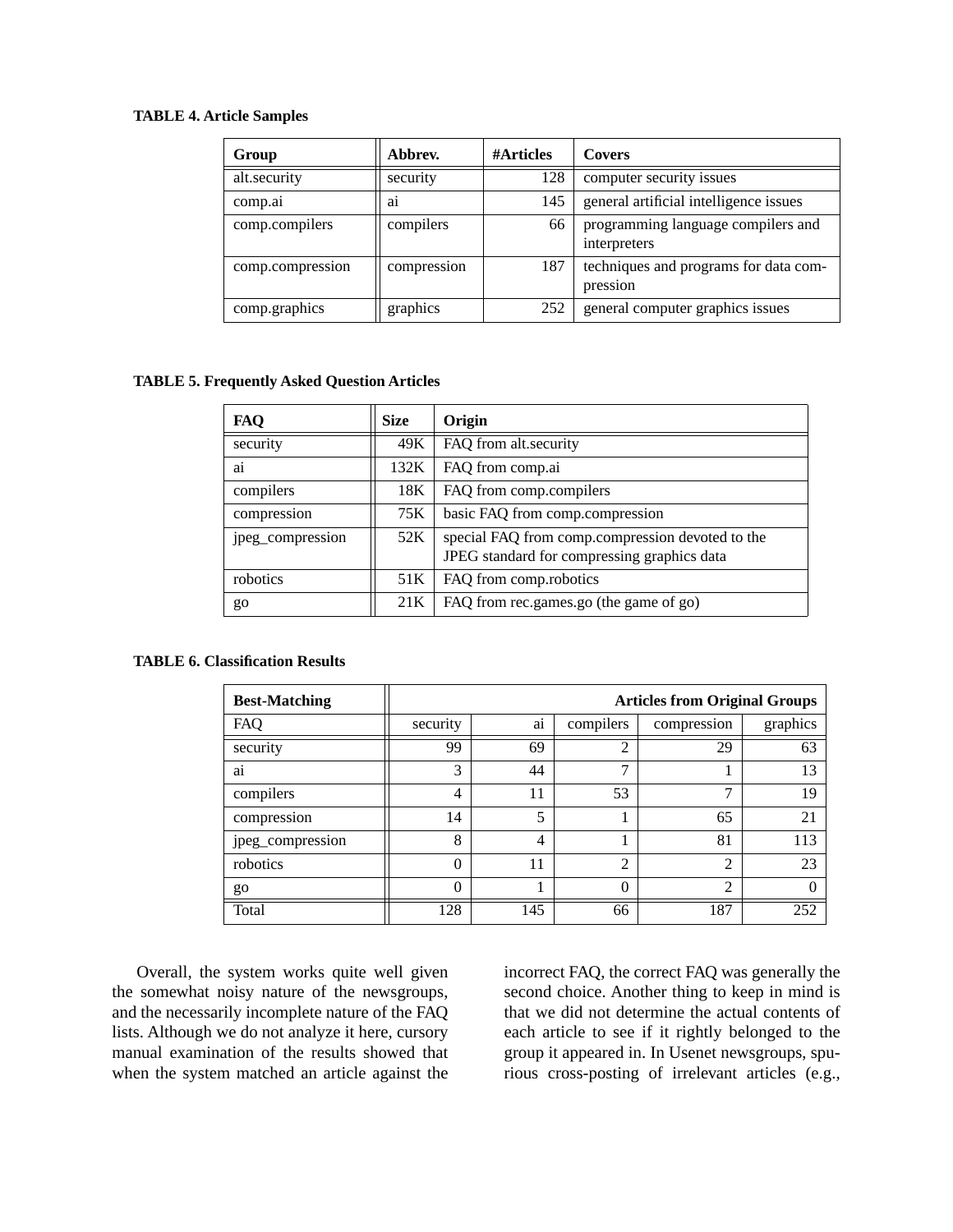conference announcements for other slightly related research areas) does happen on occasion, and some of those are present in our samples. Also, it is entirely possible for articles to be truly interdisciplinary, e.g., an article on using advanced AI techniques for detecting hacker intrusion patterns could appear in alt.security. Such an article might match strongly to two groups simultaneously.

## **6.0 Advantages of the N-Gram Frequency Technique**

The primary advantage of this approach is that it is ideally suited for text coming from noisy sources such as email or OCR systems. We originally developed N-gram-based approaches to various document processing operations to use with very low-quality images such as those found in postal addresses. Although one might hope that scanned documents that find their way into text collections suitable for retrieval will be of somewhat higher quality, we expect that there will be a large amount of variability in the document database. This variability is be due to such factors as scanner differences, original document printing quality, low quality photocopies, and faxes, as well as preprocessing and character recognition differences. Our N-gram-based scheme provides robust access in the face of such errors. This capability may make it acceptable to use a very fast but low quality character recognition module for similarity analysis.

It is possible that one could achieve similar results using whole word statistics. In this approach, one would use the frequency statistics for whole words. However, there are several possible problems with this idea. One is that the system becomes much more sensitive to OCR problems—a single misrecognized character throws off the statistics for a whole word. A second possible difficulty is that short passages (such as Usenet articles) are simply too short to get representative subject word statistics. By definition, there are simply more N-grams in a given passage than there are words, and there are consequently greater opportunities to collect enough

N-grams to be significant for matching. We hope to directly compare the performance of N-grambased profiling with whole-word-based profiling in the near future.

Another related idea is that by using N-gram analysis, we get word stemming essentially for free. The N-grams for related forms of a word (e.g., 'advance', 'advanced', 'advancing', 'advancement', etc.) automatically have a lot in common when viewed as sets of N-grams. To get equivalent results with whole words, the system would have to perform word stemming, which would require that the system have detailed knowledge about the particular language that the documents were written in. The N-gram frequency approach provides language independence for free.

Other advantages of this approach are the ability to work equally well with short and long documents, and the minimal storage and computational requirements.

## **7.0 Conclusions And Future Directions**

The N-gram frequency method provides an inexpensive and highly effective way of classifying documents. It does so by using samples of the desired categories rather than resorting to more complicated and costly methods such as natural language parsing or assembling detailed lexicons. Essentially this approach defines a "categorization by example" method. Collecting samples and building profiles can even be handled in a largely automatic way. Also, this system is resistant to various OCR problems, since it depends on the statistical properties of N-gram occurrences and not on any particular occurrence of a word.

Although the existing system already has demonstrated good performance, there is considerable room for further work:

**•** Currently the system uses a number of different N-grams, some of which ultimately are more dependent on the language of the document than the words comprising its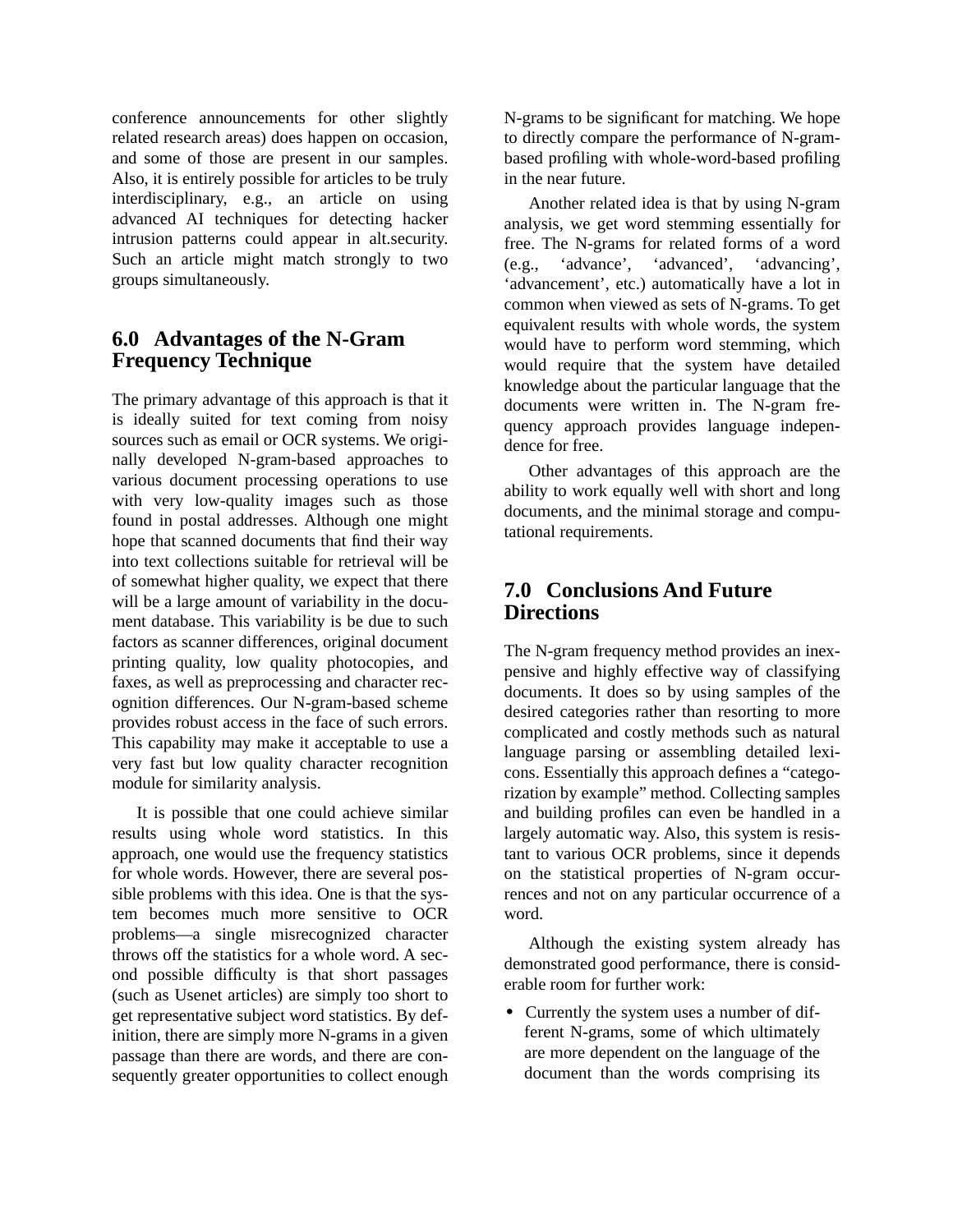content. By omitting the statistics for those N-grams which are extremely common because they are essentially features of the language, it may be possible to get better discrimination from those statistics that remain. It is also possible that the system should include some additional statistics for rarer N-grams, thus gaining further coverage.

- **•** It seems clear that the quality of the document set affects the subject categorization performance. We would like to experiment with document sets that have a higher overall coherence and quality. For example, it would be interesting to test this technique on a set of technical abstracts for several different areas. By splitting the set for each area into training and testing portions, then computing the profile for each area from the training set, we could repeat this experiment in a more controlled way.
- In a related issue, the quality of the training set in general greatly affects matching performance. Although the FAQs were easy to obtain and work with, other training sets might have produced better results, even for these newsgroups. Of necessity, a FAQ lags the group it covers, since new "hot" topics of discussion have not yet made it into the FAQ. To test this, it would be interesting to compare the FAQ-based profiles with profiles derived from a separate set of articles from the appropriate newsgroups.
- The raw match scores the system produces are largely useless by themselves except for imposing an overall relative ordering of matches for the various profiles. To correct this, we must devise a good normalization scheme, which would produce some sort of absolute measure of how good a particular match really is. This would allow the system to reject some documents on the grounds that their normalized scores were so low that the documents did not have good matches at all. Normalized scores would also let the system determine if a

particular document lay between two classifications because of its interdisciplinary nature. A related idea would be to see how well the system could predict which articles get cross-posted to different groups precisely because of their interdisciplinary content.

- **•** This type of document similarity measure is ideally suited for document filtering and routing. All that a user needs to do is collect a representative set of documents that cover the relevant topics, then compute an overall profile. From that point on, it is simple and cheap to compute the profile of every incoming document, match it against the user's overall profile, and accept those whose match scores are sufficiently good.
- **•** This system currently handles only languages that are directly representable in ASCII. The emerging ISO-6048/UNI-CODE standard opens up the possibility of applying the N-gram frequency idea to all of the languages of the world, including the ideographic ones.

# **Acknowledgments**

The authors gratefully acknowledge the very useful remarks and suggestions for this paper by David Lewis, of AT&T.

# **References**

- [1] Cavnar, William B. and Vayda, Alan J., "Using superimposed coding of N-gram lists for Efficient Inexact Matching", *Proceedings of the Fifth USPS Advanced Technology Conference*, Washington D.C., 1992.
- [2] Cavnar, William B. and Vayda, Alan J., "Ngram-based matching for multi-field database access in postal applications", *Proceedings of the 1993 Symposium On Document Analysis and Information Retrieval*, University of Nevada, Las Vegas.